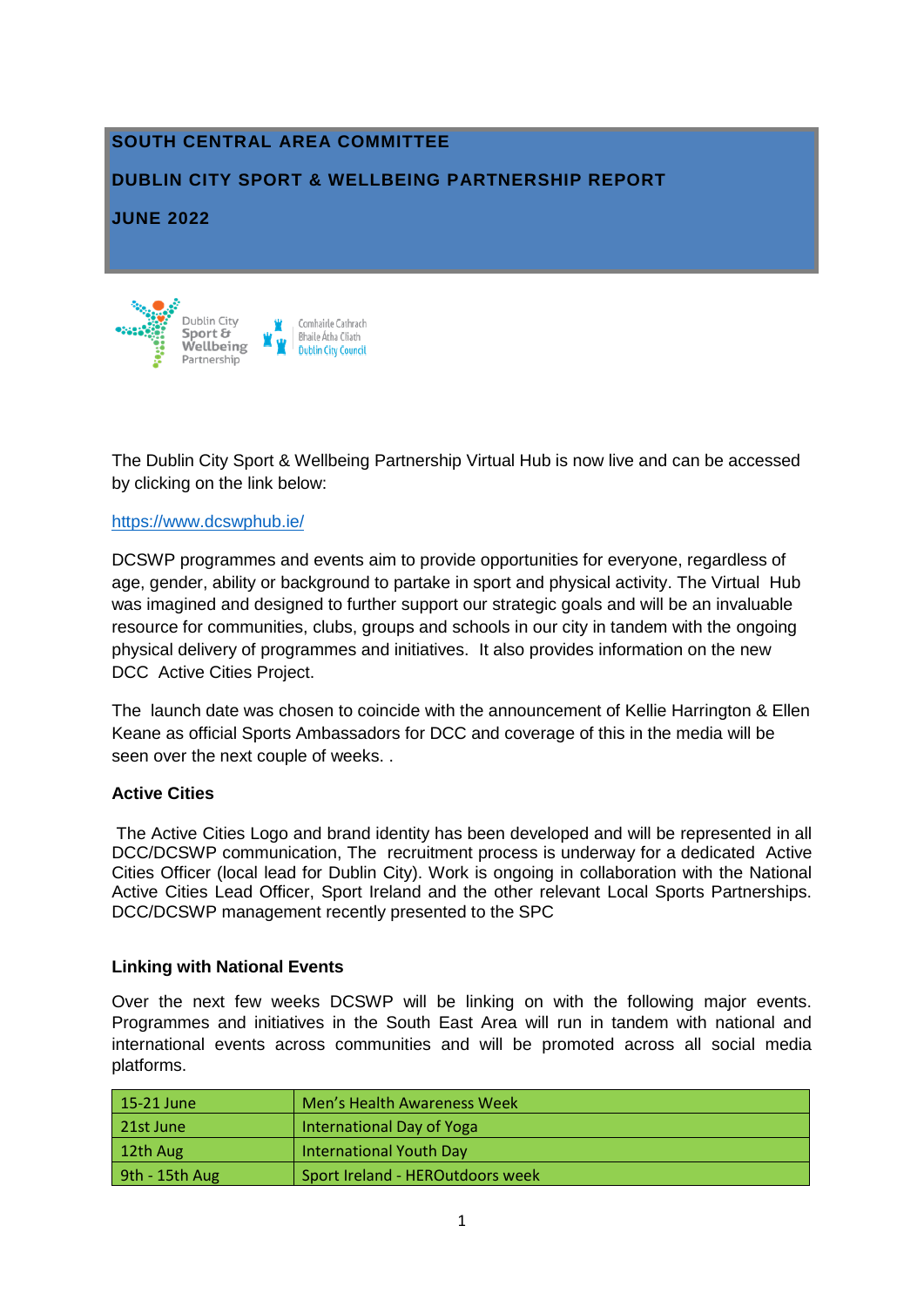## **Highlight events/news**

## **Women In Sport - VHI Women's Mini Marathon**

DCSWP, in partnership with our Athletics Officers, is supporting women who have registered for the VHI Women's mini marathon by providing training programmes in the lead up to the main event on 5<sup>th</sup> June

DCSWP social media platforms.

- > Twitter: @dccsportsrec
- Facebook: [DublinCitySportandWellbeing](https://www.facebook.com/DublinCitySportandWellbeingPartnership/)
- $\triangleright$  Instagram: @dublincitysportandwellbeing
- Dublin City Sport & Wellbeing Partnership Virtual Hub: [dcwsphub.ie](http://www.dcswphub.ie/)
- Email: [sports@dublincity.ie](file://///dccdata/cande/Shared/EandC/Sport%20&%20Wellbeing%20Partnership/Communications/Area%20Committee%20Reports/Reporting%202022/South%20East%20Area/sports@dublincity.ie)

## **Sport For Young People Club Small Grant Scheme**

Following on from administering the Return To Physical Activity Grant, the Sport For Young People Small Grant Scheme is due to be advertised in the next few weeks. The grant scheme is targeted at young people age 10-21 years and provides funding support for clubs in communities for the following,

- Purchase of equipment
- Administrative costs
- Training and coaching courses

Information on the grant can be found on the new Hub or at <https://www.dublincity.ie/residential/sports-and-leisure/dublin-city-sport-wellbeing-partnership>

## **South Central Area Core Programme Highlights**

#### **SCA Highlight Events June - July**

Community Festivals will take place in the SCA over the next period. DCSWP Sport and Co-funded Officers will support the events in partnership with local services.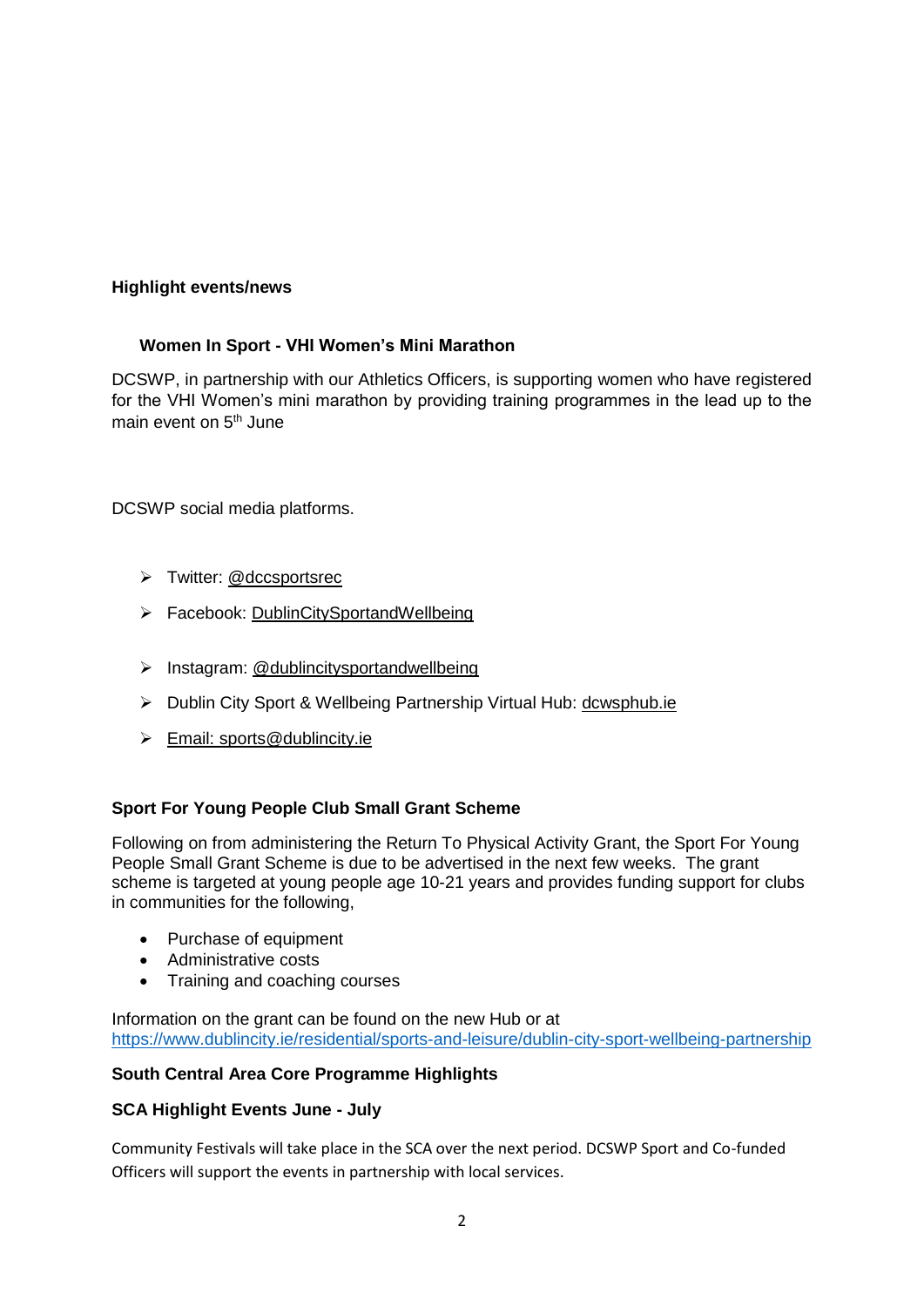| <b>Name of core programme:</b>                    | <b>Ballyfermot Youth Festival</b>                                                                                                                                                                                                                                                  |
|---------------------------------------------------|------------------------------------------------------------------------------------------------------------------------------------------------------------------------------------------------------------------------------------------------------------------------------------|
| <b>Partners</b>                                   | <b>BYS Ballyfermot Youth Service</b>                                                                                                                                                                                                                                               |
| <b>Details</b>                                    | An Orienteering Maze will be<br>$\bullet$<br>coordinated for everyone in the<br>community to part take in. Trishaw<br>bike rides will be delivered for Older<br>Adults/ People with disabilities.<br>Co-funded FAI officers will deliver<br>$\bullet$<br>penalty shoot out events. |
| Age group:                                        | All                                                                                                                                                                                                                                                                                |
| Gender:                                           | Mixed                                                                                                                                                                                                                                                                              |
| Date/time and location:                           | Sunday 3rd July, Markievicz Park                                                                                                                                                                                                                                                   |
| <b>Estimated Number of Programme Participants</b> | 300 plus                                                                                                                                                                                                                                                                           |
| (NB: per session):                                |                                                                                                                                                                                                                                                                                    |
| <b>Programme Start Date:</b>                      | 3rd July                                                                                                                                                                                                                                                                           |
| <b>Programme End Date:</b>                        | 3rd July                                                                                                                                                                                                                                                                           |

| <b>Name of core programme:</b>                    | <b>Cherry Orchard Community Festival</b>     |
|---------------------------------------------------|----------------------------------------------|
| Description of programme activity e.g.: Tag       | An Orienteering Maze will be coordinated for |
| Rugby, Chair Aerobics etc.                        | everyone in the community to part take in.   |
| Partners (If any):                                | Cherry Orchard Integrated Youth Project      |
| Age group:                                        | All                                          |
| Gender:                                           | Mixed                                        |
| Date/time and location:                           | Saturday 9 <sup>th</sup> July                |
| <b>Estimated Number of Programme Participants</b> | 300                                          |
| (NB: per session):                                |                                              |
| <b>Programme Start Date:</b>                      | 9 <sup>th</sup> July                         |
| <b>Programme End Date:</b>                        | $9th$ July                                   |

**Youth Fit Programmes – Youths at Risk age 10-24 years**

| <b>Name of core programme:</b>                    | <b>Programme / Project Supports</b>           |
|---------------------------------------------------|-----------------------------------------------|
| Description of programme activity e.g.: Tag       | DCSWP to assist Ballyfermot Youth Services,   |
| Rugby, Chair Aerobics etc.                        | Gurteen Youth Project, Familibase and COIYP   |
|                                                   | with summer programmes with coaches in        |
|                                                   | various activities including Zipit, Aquazone, |
|                                                   | Footee Golf etc                               |
| Partners (If any):                                |                                               |
| Age group:                                        | 10 to 18 years                                |
| Gender:                                           | Mixed                                         |
| Date/time and location:                           | Various                                       |
| <b>Estimated Number of Programme Participants</b> | 20 to 50 per project                          |
| (NB: per session):                                |                                               |
| <b>Programme Start Date:</b>                      | From June (school Holidays)                   |
| <b>Programme End Date:</b>                        | End of August                                 |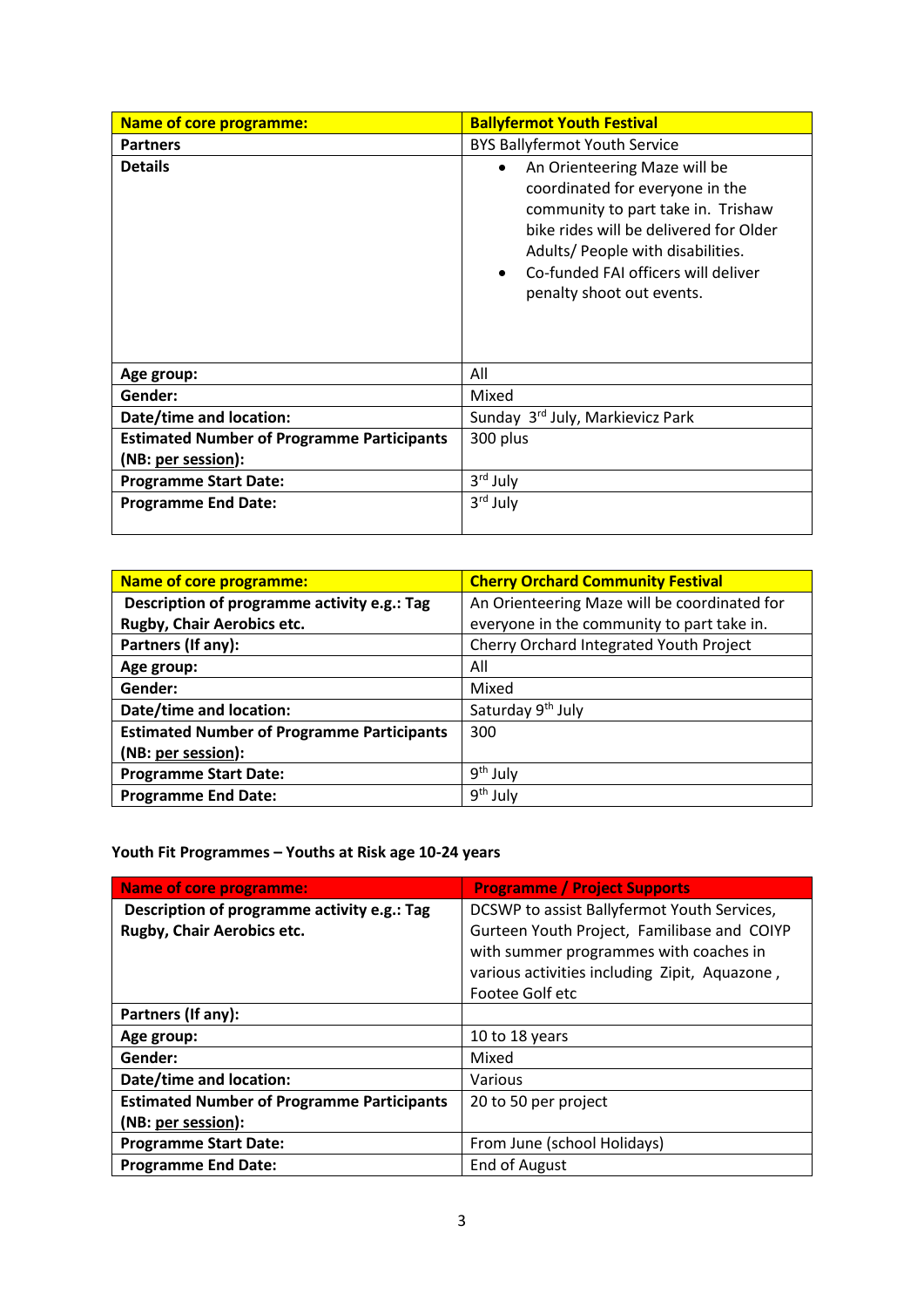| Name of core programme:                           | <b>Junior Park Run</b>              |
|---------------------------------------------------|-------------------------------------|
| Description of programme activity e.g.: Tag       | Cherry Orchard Park Junior Park Run |
| Rugby, Chair Aerobics etc.                        |                                     |
|                                                   | Support programme                   |
| Partners (If any):                                | Familibase (Youth Services)         |
| Age group:                                        | Under 16s                           |
| Gender:                                           | Mixed                               |
| Date/time and location:                           | Sunday 9:30am                       |
| <b>Estimated Number of Programme Participants</b> | 50                                  |
| (NB: per session):                                |                                     |
| <b>Programme Start Date:</b>                      | <b>Every Sunday</b>                 |
| <b>Programme End Date:</b>                        | Ongoing                             |

| <b>Name of core programme:</b>              | <b>Youth Fit</b>                                |
|---------------------------------------------|-------------------------------------------------|
| Description of programme activity e.g.: Tag | <b>GAISCE President Awards Programme</b>        |
| Rugby, Chair Aerobics etc.                  | BMX club group. Following recent completion     |
|                                             | of the Bronze award participants have moved     |
|                                             | on to the silver stage. New young participants  |
|                                             | in the area have also signed up to bronze award |
|                                             | stage.                                          |
| Partners (If any):                          | <b>Ballyfermot Youth Services</b>               |
| Age group:                                  | 15 to 19 Years                                  |
| Gender:                                     | Mixed                                           |
| Date/time and location:                     | Various                                         |
| <b>Programme Start Date:</b>                | Feb 2022                                        |
| <b>Programme End Date:</b>                  | Sept 2022                                       |

| Name of core programme:                     | <b>Youth Fit</b>                       |
|---------------------------------------------|----------------------------------------|
| Description of programme activity e.g.: Tag | Youth Box fit                          |
| Rugby, Chair Aerobics etc.                  |                                        |
| Partners (If any):                          | FGU                                    |
| Age group:                                  | 6 to 12yrs                             |
| Gender:                                     | mixed                                  |
| Date/time and location:                     | Tuesday and Thursdays at 4pm in the F2 |
|                                             | centre                                 |
| <b>Programme End Date:</b>                  | Ongoing                                |

| <b>Name of core programme:</b>              | <b>Youth Fit</b>                         |
|---------------------------------------------|------------------------------------------|
| Description of programme activity e.g.: Tag | Learn to swim                            |
| Rugby, Chair Aerobics etc.                  |                                          |
| Partners (If any):                          | FGU and dolphins barn                    |
| Age group:                                  | U12                                      |
| Gender:                                     | Male                                     |
| Date/time and location:                     | Thursdays from 4 to 5 in Markievicz pool |
| <b>Programme Start Date:</b>                | Ongoing                                  |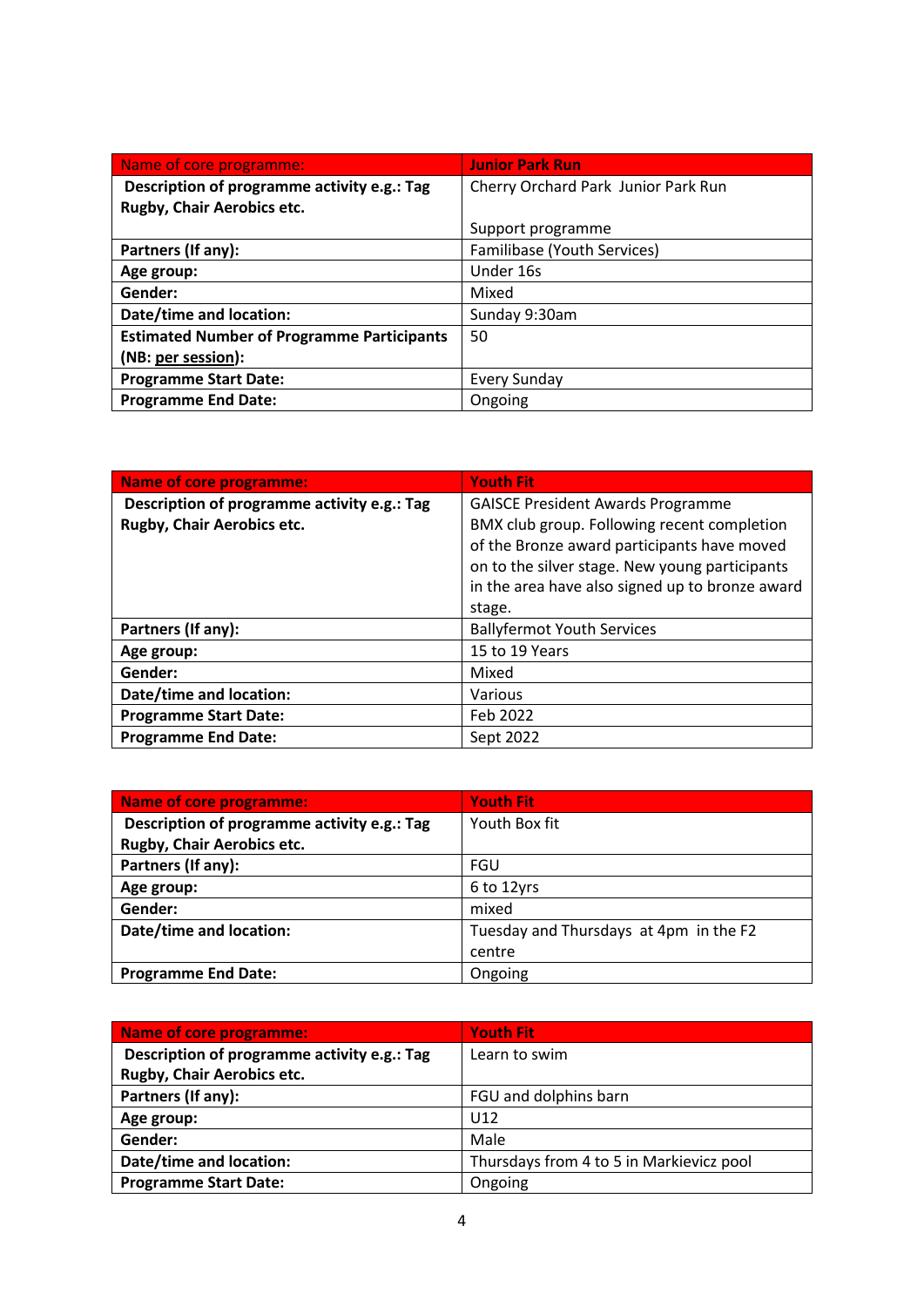| Programme End Date: |  |
|---------------------|--|

**Change For Life - Underactive Commmunities**

| <b>Name of core programme:</b>              | <b>Change For Life</b>                          |
|---------------------------------------------|-------------------------------------------------|
| Description of programme activity e.g.: Tag | Cherry Orchard Running Club and Familibase      |
| Rugby, Chair Aerobics etc.                  | are currently recruiting new participants for a |
|                                             | lead up running programme after which they      |
|                                             | will take part in 3 or 5k Marathons. DCSWP will |
|                                             | provide initial assessments with body tracks    |
|                                             | and nutrition workshops                         |
| Partners (If any):                          | Familibase & Cherry Orchard Running Club        |
| Age group:                                  | <b>Adults</b>                                   |
| Gender:                                     | Female                                          |
| Date/time and location:                     | Tues and Thursday (morning group and            |
|                                             | Afternoon group)                                |
| <b>Programme Start Date:</b>                | 12 <sup>th</sup> April                          |
| <b>Programme End Date:</b>                  | June                                            |

**GAGA – Get All Girls Active/Developing Women in Sport**

| <b>Name of core programme:</b>                                            | <b>GAGA/Women in Sport</b>                                                                                                                                                                                                                                         |
|---------------------------------------------------------------------------|--------------------------------------------------------------------------------------------------------------------------------------------------------------------------------------------------------------------------------------------------------------------|
| Description of programme activity e.g.: Tag<br>Rugby, Chair Aerobics etc. | Developing Women through Sport Programme<br>Providing opportunities and empowering<br>women from TUD Dublin and surrounding<br>communities. Snorkel Training and Coaching<br>courses have commenced and are ongoing as<br>part of this ground-breaking initiative. |
| Partners (If any):                                                        | <b>TU Dublin</b>                                                                                                                                                                                                                                                   |
| Age group:                                                                | Over 18s                                                                                                                                                                                                                                                           |
| Gender:                                                                   | <b>Females</b>                                                                                                                                                                                                                                                     |
| Date/time and location:                                                   | From October to July 2022<br>Various locations                                                                                                                                                                                                                     |
| <b>Programme Start Date:</b>                                              | 15 <sup>th</sup> October 2021                                                                                                                                                                                                                                      |
| <b>Programme End Date:</b>                                                | Summer 2022                                                                                                                                                                                                                                                        |

**Older Adults – Age 55+ years**

**Please refer to previous reports for ongoing Older Adult programmes in the South Central area.** 

**Thrive – Adults With Mental Health Difficulties**

| Name of core programme: | <b>Thrive Boxing Programme</b> |
|-------------------------|--------------------------------|
|                         |                                |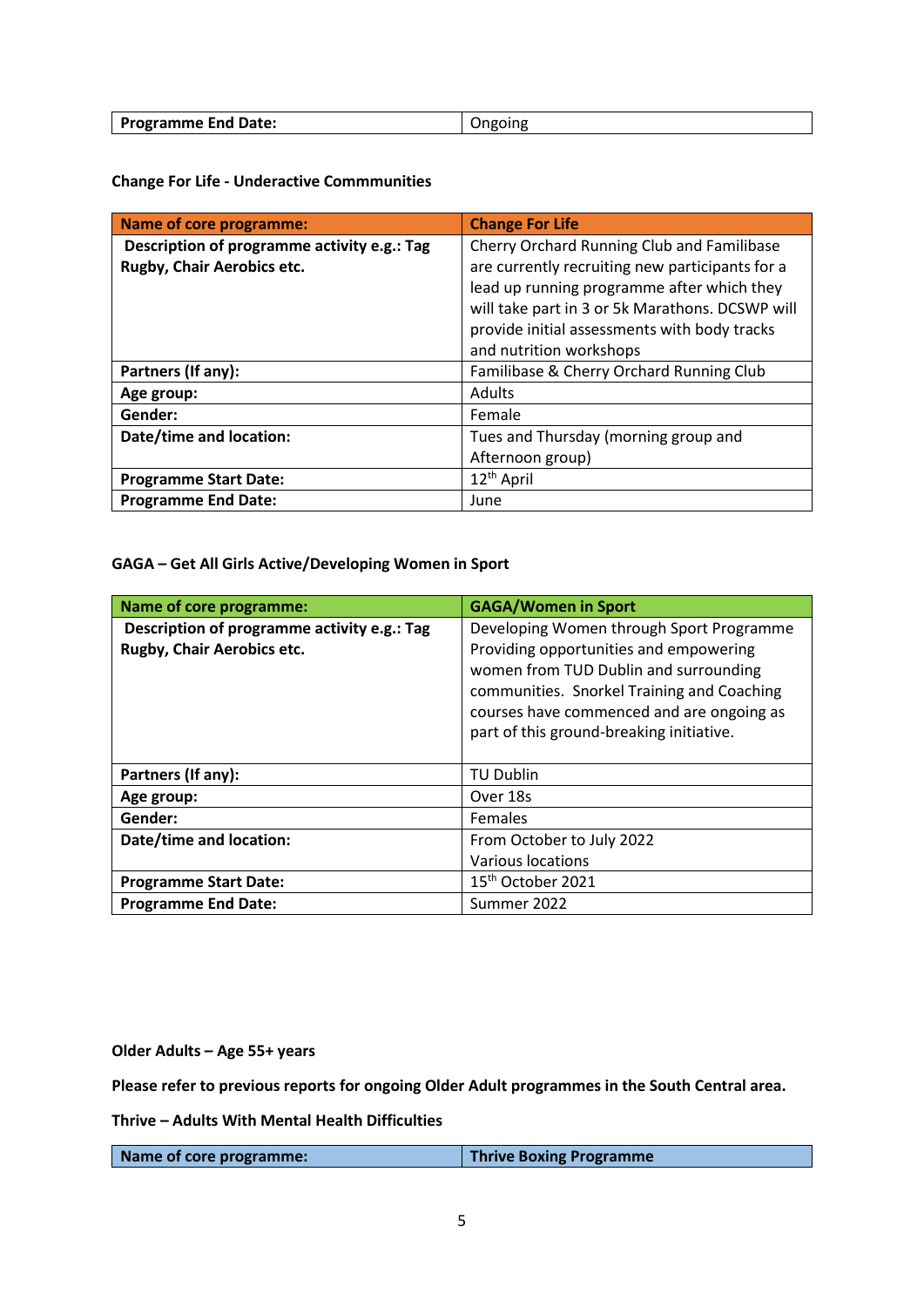| Description of programme activity e.g.: Tag       | Boxercise fitness programme in partnership        |
|---------------------------------------------------|---------------------------------------------------|
| Rugby, Chair Aerobics etc.                        | withStar Realta Nua and Cherry Orchard Boxing     |
|                                                   | Club. Clients are recovering addicts in an        |
|                                                   | education therapeutic programme.                  |
|                                                   | As the club is in the community it is hoped       |
|                                                   | some of the individuals will go on to join up the |
|                                                   | club and do extra training.                       |
|                                                   | It is hoped to run an exhibition event at the end |
|                                                   | of the 7 weeks.                                   |
| Partners (If any):                                | Cherry Orchard Boxing club                        |
| Age group:                                        | <b>Adults</b>                                     |
| Gender:                                           | Mixed                                             |
| Date/time and location:                           | Thursdays 2 Groups 11 to 12 Women 12 to 1         |
|                                                   | Men                                               |
| <b>Estimated Number of Programme Participants</b> | 10 per session                                    |
| (NB: per session):                                |                                                   |
| <b>Programme Start Date:</b>                      | $16th$ June                                       |
| <b>Programme End Date:</b>                        | 28 <sup>th</sup> July                             |

## **South Central Area Co-Funded Programmes**

#### **Health Promotion in the Community**

#### **Men on the Move**

The Men on the Move health and wellbeing programme takes place every Wednesday from 10am in the Rialto F2 Centre and Lionsville Hostel, Chapelizod every Wednesday from 11am. The programme is delivered in partnership with the HSE and is targeted at adult males. The initiative provides exercise classes as well as nutrition and mental health workshops

#### **Mountain View Mental Health**

The Mountain View Mental Health programme is aimed at adult females and is a referral only programme (via the HSE). The programme is delivered in Mountain View, Cherry Orchard every Wednesday from 10am.

#### **D8 Move For Health**

Move for Health is a strength & balance programme for older adults in partnership with the HSE physiotherapists. The programme is referral only (via the HSE) and is delivered every Tuesday from 11.30am in St. Catherine's Sports & Fitness Centre.

#### **Athletics/Bowing/Cricket/Rowimg and Rugby**

Updates on Co-funded summer camps, events and programmes will be provided in the July repors – in the coming months details will be provided on the new hub . For now they can be provided by contacting the DCSWP Office.

#### **Training Update April/May**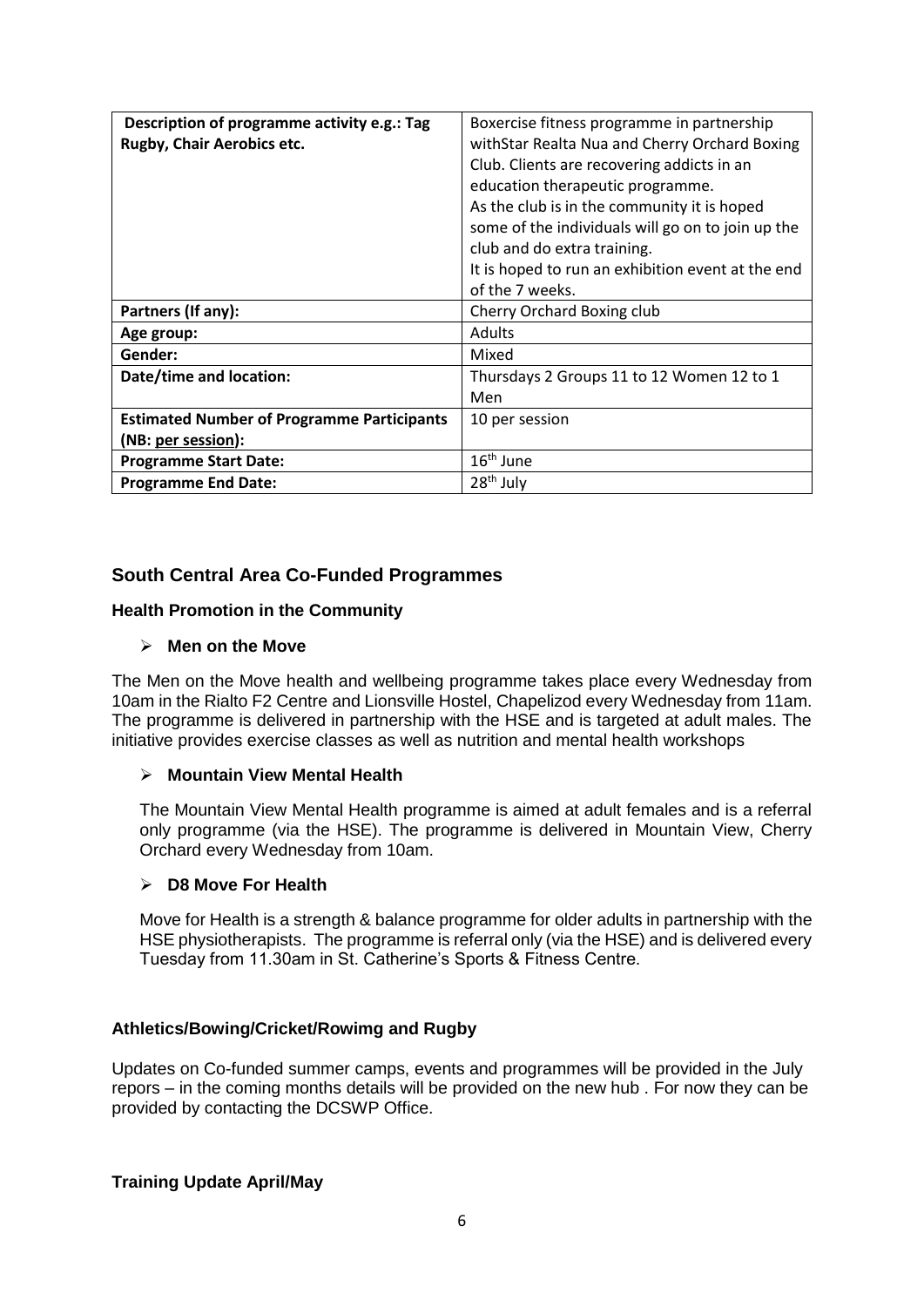- > Safeguarding 1 Training for Student Sport Ireland courses scheduled throughout the summer period.
- Safeguarding Training continues for Inchicore AFC, Belgrave AFC and Cherry Orchard Boxing Club
- Cycle Leader Tutor Training for DCSWP Sport Officers
- $\triangleright$  First Aid/PHECC (pre-hospital emergency care training for adults in the community details provided in March report).
- Disability & Inclusion and Autism in Sport training programmes delivered in partnership with CARA.

#### **CONTACT DETAILS:**

| Aideen                | Programmes &       | aideen.oconnor@dublincity.e                           |
|-----------------------|--------------------|-------------------------------------------------------|
| O'Connor              | <b>Services</b>    |                                                       |
|                       | Manager,           |                                                       |
|                       | <b>DCSWP</b>       |                                                       |
| Alan                  | Office             | alan.morrin@dublincity.ie/colin.sharkey@dublincity.ie |
| Morrin/Colin          | Managers,          |                                                       |
| Sharkey               | <b>DCSWP</b>       |                                                       |
| Catherine             | Sport Officer,     | Catherine.flood@dublincity.ie                         |
| Flood                 | <b>DCSWP</b>       |                                                       |
| <b>Gareth Herbert</b> | Sport Officer,     | Gareth.herbert@dublincity.ie                          |
|                       | <b>DCSWP</b>       |                                                       |
| Sharon Kelly          | Sport Officer,     | Sharon.kelly@dublincity.ie                            |
|                       | <b>DCSWP</b>       |                                                       |
| Igor Khmil            | Sport Officer,     | lgor.khmil@dublincity.ie                              |
|                       | <b>DCSWP</b>       |                                                       |
| <b>Will Morris</b>    | Sport Officer,     | William.morris@dublincity.ie                          |
|                       | <b>DCSWP</b>       |                                                       |
| Lisa Kelly            | Sport Inclusion    | Lisa.Kelly@dublincity.ie                              |
|                       | & Integration      |                                                       |
|                       | Officer, DCSWP     |                                                       |
| <b>Nuala</b>          | Sport Inclusion    | Nuala.odonovan@dublincity.ie                          |
| O'Donovan             | & Integration      |                                                       |
|                       | Officer, DCSWP     |                                                       |
| David Phelan          | Health             | David.phelan6@mail.dcu.ie                             |
|                       | Promotion &        |                                                       |
|                       | Improvement        |                                                       |
|                       | Officer            |                                                       |
| <b>Colette Quinn</b>  | Development        | colettequinn@athleticsireland.ie                      |
|                       | Officer, Athletics |                                                       |
| Gerard                | Development        | gerardodonnell@athleticsireland.ie                    |
| O'Donnell             | Officer, Athletics |                                                       |